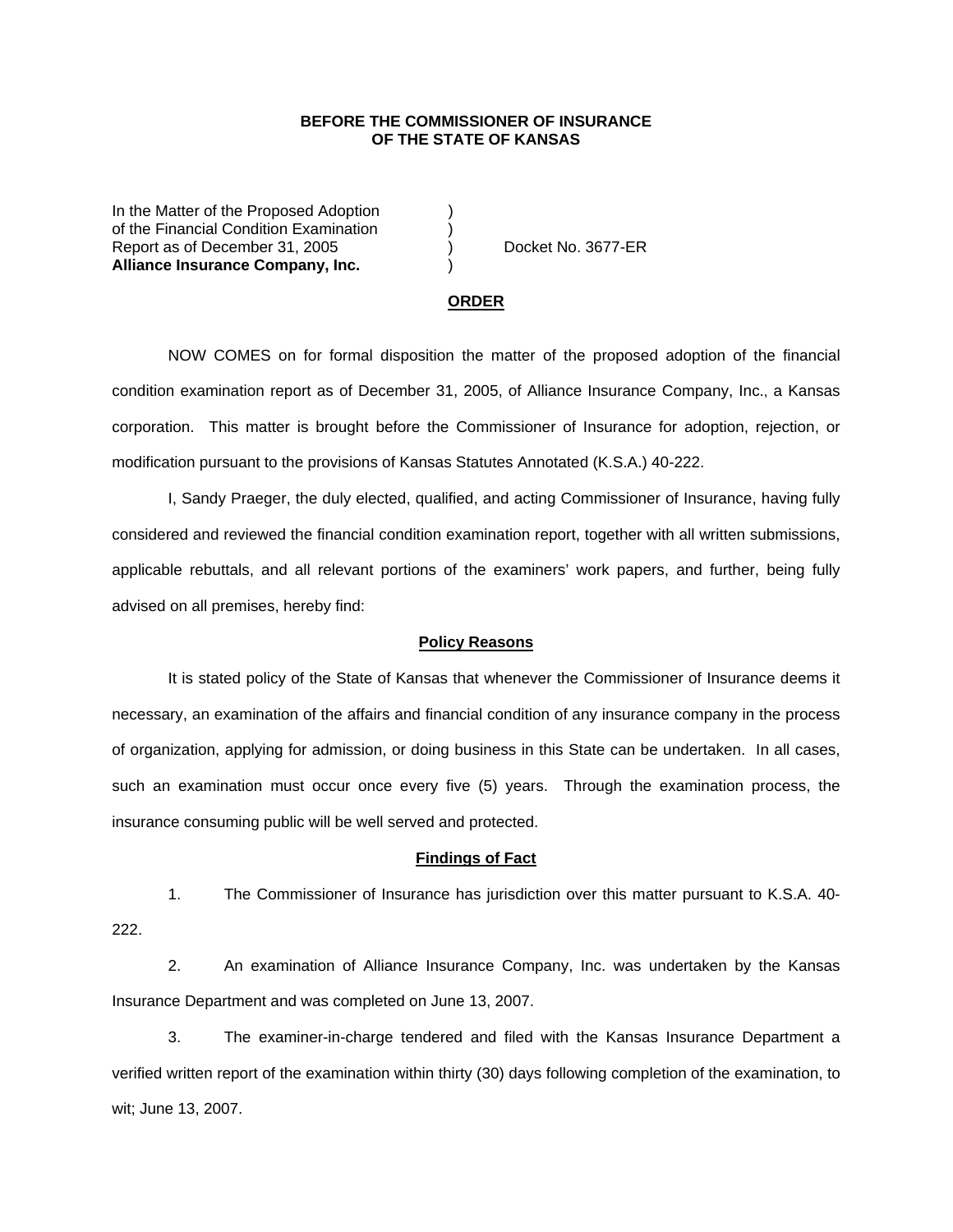4. Following receipt of the verified report, the Kansas Insurance Department transmitted the report to Alliance Insurance Company, Inc. on June 13, 2007, with a duly executed notice advising the company of its opportunity to prepare and submit to the Kansas Insurance Department a written submission or rebuttal with respect to any and all matters contained in the report. Alliance Insurance Company, Inc. was further advised that any written submission or rebuttal needed to be filed with the Kansas Insurance Department no later than thirty (30) days after receipt of the verified report.

 5. Alliance Insurance Company, Inc. filed a written acceptance of the verified report on June 21, 2007.

6. Based upon the written submission tendered by Alliance Insurance Company, Inc., the company took no exceptions to matters contained in the verified report.

 7. Within thirty (30) days of the end of the time period allowed for written submission or rebuttal, the Commissioner of Insurance fully reviewed the report, together with all written submissions and rebuttals provided by Alliance Insurance Company, Inc.. The Commissioner of Insurance further reviewed all relevant workpapers.

 8. No other written submissions or rebuttals were submitted by Alliance Insurance Company, Inc..

## **Conclusion of Law**

9. K.S.A. 40-222(k)(2) provides:

"Within 30 days of the end of the period allowed for the receipt of written submissions or rebuttals, the commissioner shall fully consider and review the report, together with any written submissions or rebuttals and any relevant portions of the examiners workpapers and enter an order:

- (A) Adopting the examination report as filed or with modification or corrections. If the examination report reveals that the company is operating in violation of any law, regulation or prior order of the commissioner, the commissioner may order the company to take any action the commissioner considers necessary and appropriate to cure such violations; or
- (B) rejecting the examination report with directions to the examiners to reopen the examination for purposes of obtaining additional data, documentation or information, and refiling pursuant to subsection (k); or
- (C) call and conduct a fact-finding hearing in accordance with K.S.A. 40-281 and amendments thereto for purposes of obtaining additional documentation, data, information and testimony."